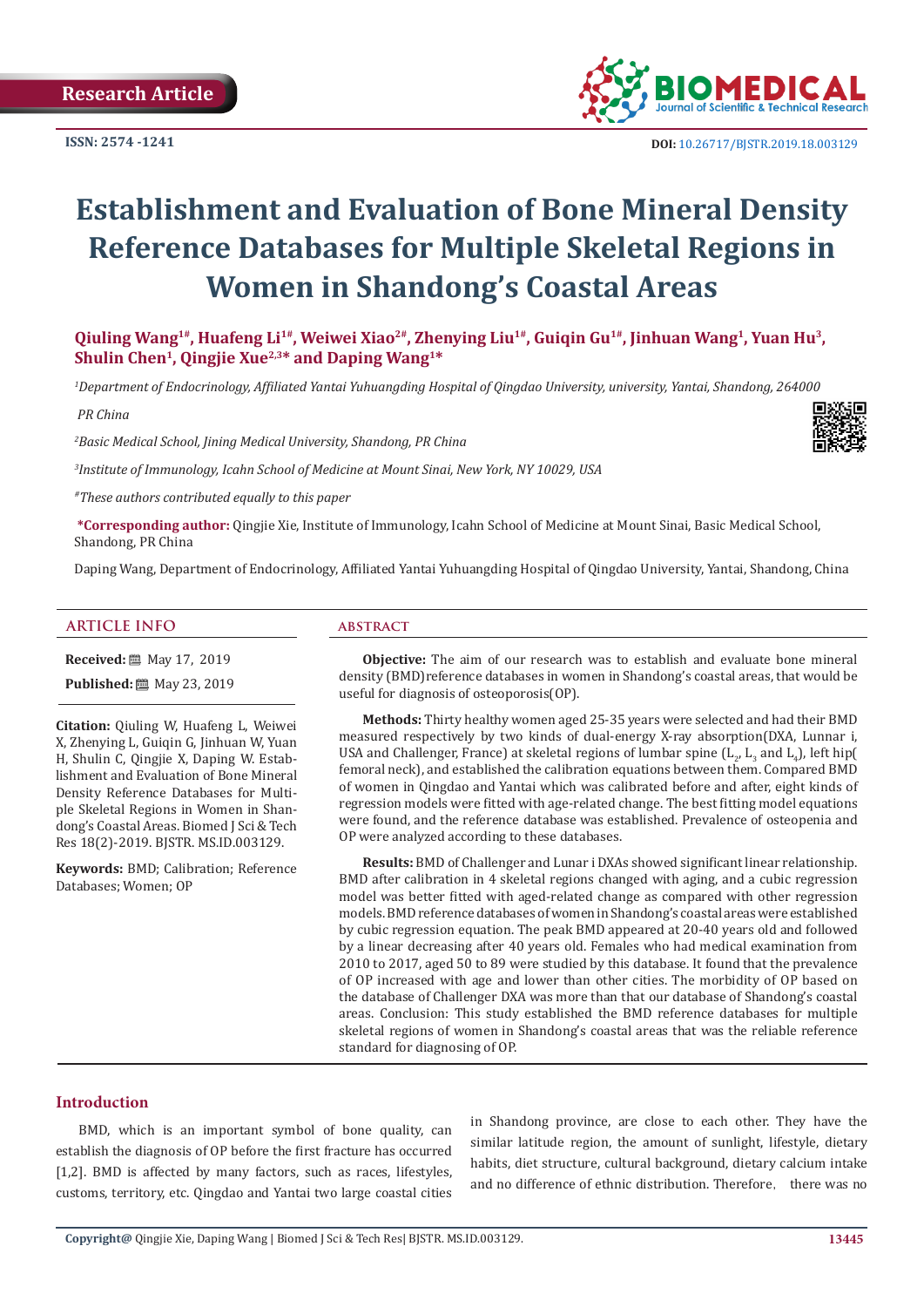significant difference of BMD between the two district residents. However, Bone mineral density instruments are different in these two cities ( Challenger DXAs in Qingdao and Lunar i in Yantai), and the different kinds of DXAs are the important factors, which may influence the detecting results of BMD. Hence, their BMD results or data are not comparable before calibration [3]. It must be calibration between different kinds of DXAs in order to keep the consistency of the results. It was reported in European to calibrate results of different kinds of DXAs using European spin phanton and one hundred healthy females at 20-80 years old which was costly and tedious work [4]. Chinese researches used body models or anthropomorphic lumbar spine models for this purpose. This measurement cannot cover the operating error of technician (such as position, interesting region) [5]. In our research, peak bone mass people were selected to calibrate between Lunar i and Challenger DXAs, that covered not only the instrument precision

but also technicians operating errors and reflected the diagnostic value of OP. Through the calibration of different DXAs, the aim of this research was to establish the BMD reference database in Shandong's coastal areas, then we identified the rationality and practicality by comparing BMD databases differences of Yantai and Qingdao and layed the foundation for accurate diagnosis and clinical observation of osteoporosis(OP).

### **Results**

#### **Cross-Calibration of Two Types of DXAs**

The datas of BMD at the lumbar spine  $(L_2-L_4)$  and left hip (femoral neck) which were measured by Challenger and Lunar i DXAs respectively for thirty females were shown in Table 1. The results of DXAs (Lunar i in Yantai) were more than those of DXA(Challenger in Qingdao). It indicated that BMD data measured by different types of DXAs must correct before comparing them.

Table 1: BMD of healthy females obtained from Challenger and Lunar i DXAs(g/cm<sup>2</sup>,  $\bar{x}$ ±s, n=30).

| <b>DXA</b> | ШZ                 | LЭ                 |                     | <b>Femoral neck</b> |
|------------|--------------------|--------------------|---------------------|---------------------|
| Challenger | $1.214 \pm 0.134*$ | $1.341 \pm 0.140*$ | $1.285 \pm 0.147$ * | $1.002 \pm 0.114*$  |
| Lunar i    | $1.021 \pm 0.122$  | $1.051 \pm 0.124$  | $0.996 \pm 0.126$   | $0.895 \pm 0.112$   |

Note: \*, *P*<0.05, Challenger vs. Lunar i.

The regression equations and related coefficients of BMD at different bone regions are below. It's shown that there was a significant linear correlation between the data of BMD by two kinds of DXAs.

 $L_2$ : BMD<sub>Challenger</sub> = 1.315BMD<sub>Lunari</sub> - 0.126, r = 0.926  $L_3$ : BMD<sub>Challenger</sub> = 1.669BMD<sub>Lunari</sub> - 0.408, r = 0.904  $L_4$ : BMD<sub>Challenger</sub> = 1.565 BMD<sub>Lunari</sub> - 0.271, r = 0.922

Femoral neck:  $BMD_{Challenger} = 1.267 BMD_{Lunari} -0.132$ , r = 0.957

# **Comparison of BMD Reference Databases Between Yantai and Qingdao**

BMD of healthy women of Yantai and Qingdao at the same bone area before cross-calibration were different significantly(P<0.01) in Table 2. BMD datas at the same bone area and age after crosscalibration were no significant difference (P>0.05). The results were shown in Table 3. It showed that BMD data decreased gradually with the increasing age and had the rising trend at about 35 years old. It continued decreasing after 35 years old and decreased dramatically after 45 years old.

**Table 2:** BMD of health women from Yantai before cross-calibration ( $g/cm^2$ ,  $x \pm s$ ).

| Age    | $\mathbf n$ | $L_{2}$             | $L_{3}$            | L <sub>4</sub>      | <b>Femoral Neck</b> |
|--------|-------------|---------------------|--------------------|---------------------|---------------------|
| $20 -$ | 23          | $1.008 \pm 0.096*$  | $1.014 \pm 0.068$  | $0.947 \pm 0.077*$  | $0.891 \pm 0.074*$  |
| $25 -$ | 69          | $1.011 \pm 0.113$   | $1.001 \pm 0.092*$ | $0.955 \pm 0.105*$  | $0.856 \pm 0.099*$  |
| $30 -$ | 48          | $0.985 \pm 0.101*$  | $0.994 \pm 0.081$  | $0.962 \pm 0.105$   | $0.845 \pm 0.085$   |
| $35 -$ | 75          | $1.004 \pm 0.113$   | $1.006 \pm 0.093*$ | $0.987 \pm 0.102*$  | $0.859 \pm 0.097*$  |
| $40 -$ | 162         | $0.981 \pm 0.105*$  | $0.993 \pm 0.086*$ | $0.951 \pm 0.099$   | $0.840 \pm 0.108*$  |
| $45 -$ | 257         | $0.982 \pm 0.117*$  | $0.991 \pm 0.095$  | $0.960 \pm 0.112*$  | $0.838 \pm 0.085*$  |
| $50-$  | 361         | $0.934 \pm 0.118*$  | $0.957 \pm 0.096$  | $0.935 \pm 0.109$   | $0.825 \pm 0.099*$  |
| $55 -$ | 310         | $0.895 \pm 0.104*$  | $0.924 \pm 0.090*$ | $0.900 \pm 0.106$   | $0.804 \pm 0.091*$  |
| $60 -$ | 358         | $0.865 \pm 0.102$   | $0.904 \pm 0.088*$ | $0.891 \pm 0.103$   | $0.782 \pm 0.083*$  |
| $65 -$ | 257         | $0.856 \pm 0.118*$  | $0.907 \pm 0.100*$ | $0.895 \pm 0.120$   | $0.770 \pm 0.091$   |
| $70-$  | 180         | $0.863 \pm 0.098$ * | $0.906 \pm 0.093*$ | $0.905 \pm 0.104*$  | $0.753 \pm 0.085$ * |
| $75 -$ | 108         | $0.850 \pm 0.115$ * | $0.887 \pm 0.093$  | $0.790 \pm 0.098*$  | $0.713 \pm 0.062$ * |
| $80 -$ | 66          | $0.834 \pm 0.139$   | $0.873 \pm 0.109*$ | $0.781 \pm 0.068$ * | $0.688 \pm 0.071*$  |

Note: \*, P<0.01, vs. Qingdao females [6].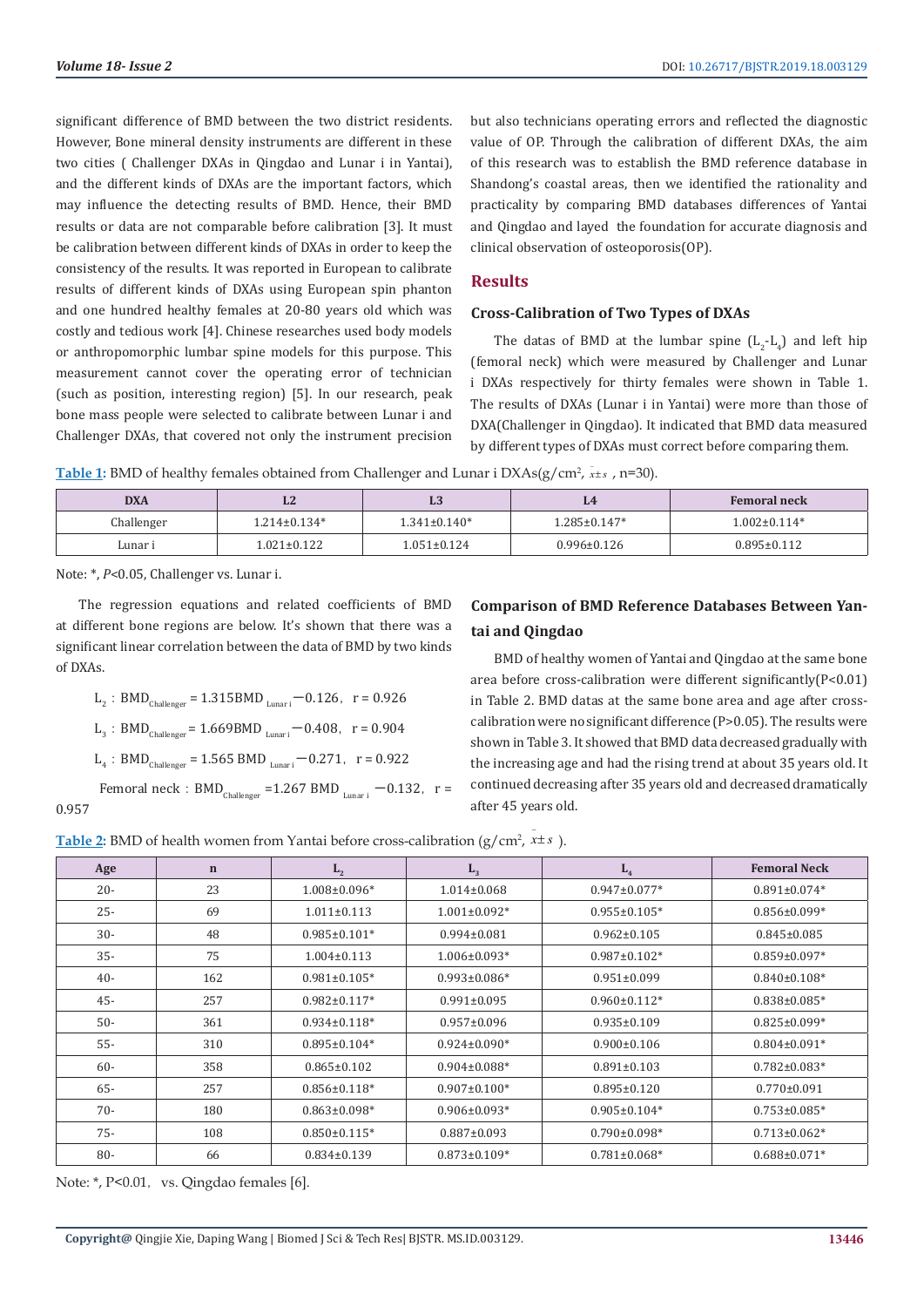| Age    | $\mathbf n$ | $L_{2}$           | $L_{3}$           | L <sub>4</sub>    | <b>Femoral Neck</b> |
|--------|-------------|-------------------|-------------------|-------------------|---------------------|
| $20 -$ | 23          | $1.199 \pm 0.128$ | $1.285 \pm 0.114$ | $1.211 \pm 0.121$ | $0.996 \pm 0.092$   |
| $25 -$ | 69          | $1.203 \pm 0.151$ | $1.263 \pm 0.155$ | $1.224 \pm 0.165$ | $0.953 \pm 0.125$   |
| $30 -$ | 48          | $1.168 \pm 0.131$ | $1.251 \pm 0.137$ | $1.233 \pm 0.165$ | $0.939 \pm 0.108$   |
| $35 -$ | 162         | $1.194 \pm 0.150$ | $1.271 \pm 0.156$ | $1.273 \pm 0.161$ | $0.960 \pm 0.123$   |
| $40 -$ | 75          | $1.164 \pm 0.137$ | $1.249 \pm 0.146$ | $1.217 \pm 0.155$ | $0.932 \pm 0.136$   |
| $45 -$ | 257         | $1.165 \pm 0.152$ | $1.246 \pm 0.161$ | $1.233 \pm 0.175$ | $0.930 \pm 0.108$   |
| $50-$  | 361         | $1.102 \pm 0.157$ | $1.189 \pm 0.161$ | $1.192 \pm 0.171$ | $0.913 \pm 0.124$   |
| $55 -$ | 310         | $1.051 \pm 0.136$ | $1.134 \pm 0.151$ | 1.136±0.166       | $0.887 \pm 0.116$   |
| $60 -$ | 358         | $1.011 \pm 0.134$ | $1.103 \pm 0.147$ | $1.121 \pm 0.163$ | $0.859 \pm 0.104$   |
| $65 -$ | 257         | $1.001 \pm 0.156$ | $1.106 \pm 0.166$ | 1.128±0.188       | $0.844 \pm 0.116$   |
| $70-$  | 180         | $1.009 \pm 0.131$ | $1.107 \pm 0.155$ | $1.143 \pm 0.166$ | $0.822 \pm 0.108$   |
| $75 -$ | 108         | $0.992 \pm 0.152$ | $1.072 \pm 0.155$ | $0.965 \pm 0.152$ | $0.771 \pm 0.076$   |
| $80 -$ | 66          | $0.971 \pm 0.183$ | $1.049 \pm 0.183$ | $0.952 \pm 0.106$ | $0.740 \pm 0.091$   |

**Table 3:** BMD of health women from Yantai after cross-calibration (g/cm<sup>2</sup>, *x*±*s*).

# **Establishment of BMD Reference Databases in Shandong's Coastal Areas**

The BMD of Yantai and Qingdao had divided into groups by every 5 years old and excluded the ones less or more than 3SD of average. BMD of 4 skeletal regions with age-related changes were fitted in the whole healthy female population by eight kinds of

regression models (linear regression, logistic regression, quadric regression, cubic regression, composite regression, exponential regression, growth regression and exponential regression model). The results indicated that the cubic regression model was better as compared to the others, and namely which of the coefficients of determination ( $\mathbb{R}^2$ ) was always the biggest. It was shown that  $\mathbb{R}^2$  of  $\mathsf{L}_4$  (lumbar vertebrae) was the minimum (0.3557) in Figure 1.



**Figure 1:** Scatter plot and cubic regression curve of age-related change of BMD at various skeletal regions

 $L2$ :  $R^2 = 0.6028 P < 0.01$   $L3$ :  $R^2 = 0.4125 P < 0.01$  $y = 0.4847 + 0.02186 x - 0.0005061 x^2 + 0.000002890 x^3$   $y = 0.4037 + 0.01762 x - 0.0003209 x^2 + 0.000001582 x^3$  $L4: R^2 = 0.5726 P < 0.0$  *Femoral Neck* :  $R^2 = 0.4726 P < 0.01$  $y = 0.3333 + 0.04512x - 0.0009143x^{2} + 0.000005152x^{3}$   $y = 0.7661 + 0.0684x - 0.0003436x^{2} + 0.000001726x^{3}$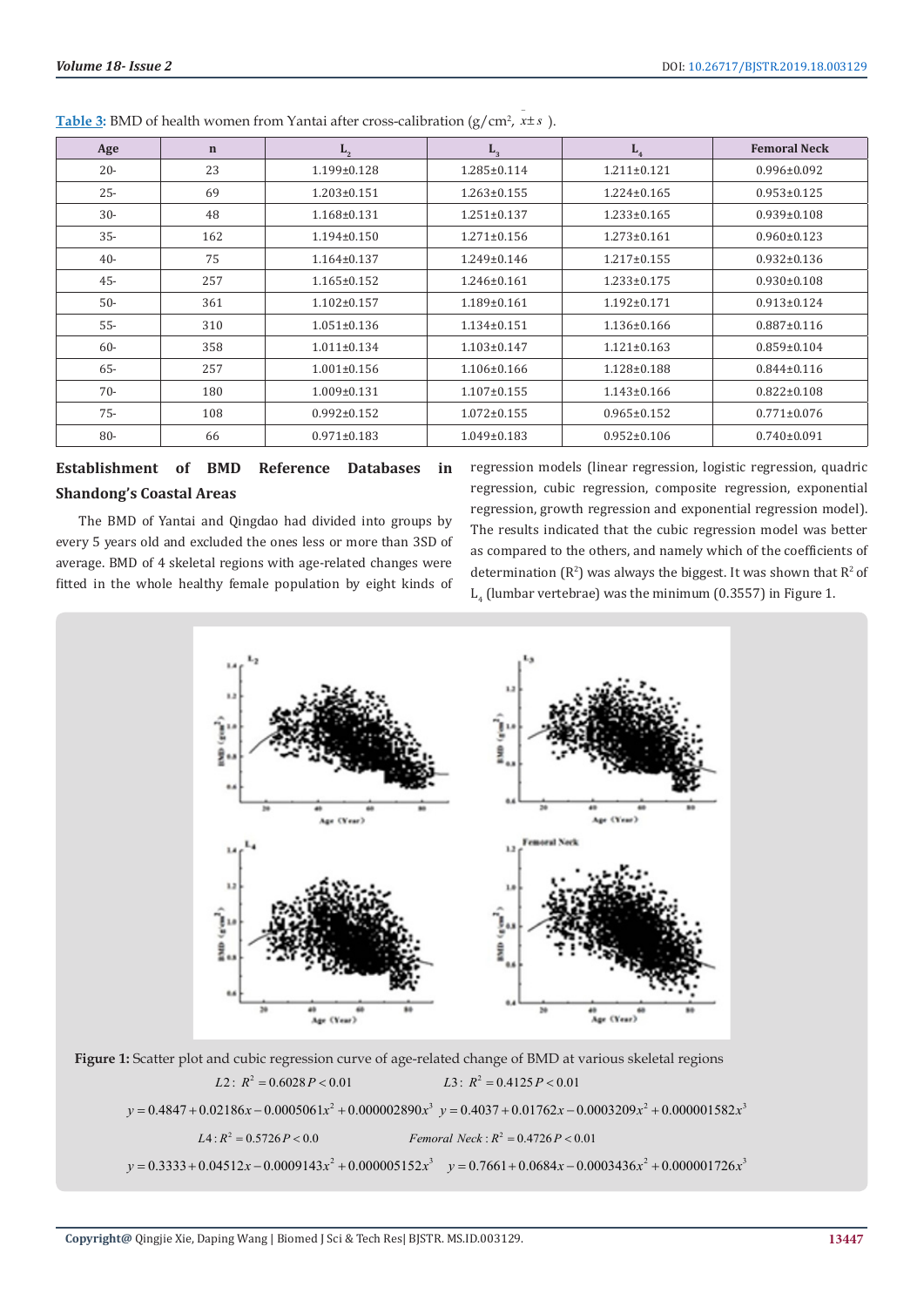#### **Morbidity of OP**

The [diagnostic](D:/Youdao/Dict/7.0.1.0227/resultui/dict/?keyword=diagnostic) [standard](D:/Youdao/Dict/7.0.1.0227/resultui/dict/javascript:;) of osteopenia and OP are defined by the World Health Organization (WHO) for women aged over 50 years [7]. The morbidity of OP at 4 skeletal regions were detected respectively by using BMD reference databases established in our study and self-provided database by Challenger in Table 4. The results showed that the morbidity of OP at lumbar spine  $(L_2-L_4)$  and the left hip (femoral neck) gradually increased with increasing age( $L_2$  from10.6% to 32.5%; L3 from7.7% to 25.3%; L4 from7.9% to 17.9%; Femoral Neck from1.5% to 34.3%;). And they also showed that the morbidity of OP at lumbar spine  $(\mathtt{L}_2\text{-}\mathtt{L}_4)$  and the left hip (femoral neck) by the database of Challenger DXA were more than that by our database of shandong's coastal areas, Which have significant difference( $P < 0.05$ ), at the same time, the difference was greater in the group aged 80-89 years( P< 0.01).

**Table 4:** Two databases comparison of morbidity of OP: established in our study (self-provided) (%).

| <b>Skeletal Regions</b> | $50 - 59$      | 60-69                     | 70-79          | 80-89           |
|-------------------------|----------------|---------------------------|----------------|-----------------|
| ⊷                       | $10.6(18.6)^*$ | $16.6(20.1)^*$            | $28.3(36.4)^*$ | $36.5(58.9)$ ** |
| ы.                      | $7.7(18.3)*$   | 14.5(16.1)                | $24.4(34.6)^*$ | $25.3(56.7)$ ** |
| ш.                      | $7.9(13.8)^*$  | $10.8(12.7)$ <sup>*</sup> | $17.5(33.9)^*$ | $17.9(36.2)$ ** |
| Femoral Neck            | $1.5(9.2)^{*}$ | 25.6 (29.6)               | $23.4(47.8)^*$ | $34.3(58.7)$ ** |

Note: \*P<0.05, \*\*P<0.01 compared with self-provided BMD databases.

# **Discussion**

The kinds of DXA in the world mainly have the Lunar, Hologic, Norland of America and Medilink, Challenger of French. The correction formula of the first three DXAs(Lunar, Hologic, Norland) had been established and widely used. However, there was no report about French DXA of Challenger and Medilink. This research aimed to establish the data conversion relationship of DXAs (Challenger in Qingdao district and Lunar i in Yantai district), which made it possible for these DXAs data shared. We selected 30 healthy women aged from 25 to 35 years old to scan respectively in the Challenger and Lunar i DXA, the measured data was used to do regression analysis and calculate the correction formula. The results showed the correlation coefficients of all skeletal regions were above 0.9, which indicated the obvious correlation. The bone metabolism is affected by heredity, race, region, lifestyle, etc. There was no significant difference of BMD between peer group of the same ethnic and geographical environment [8,9], while the BMD datas from different races cannot be shared. Recently almost all the laboratory used "Oriental" reference databases which were configured by imported instrument factory to diagnose OP, and the results of the accuracy and reliability were affected by them [10]. This research report provided BMD reference range in the shandong's coastal areas. This research selected 6982 healthy women including 3274 Yantai's people and 3708 Qingdao's people as samples, and they came from different districts and county-level cities. Because Yantai and Qingdao have the similar latitude region, the amount of sunlight, lifestyle, dietary habits, diet structure, cultural background, dietary calcium intake, and no difference of ethnic distribution, these factors determined there was no significant difference of BMD data to establish the database and it can be applied to the shandong's coastal areas. The research found that all peak bone mass of BMD occurred between the ages of 20- 40 years old and the linear decrease began after 40 years. The main reason might be because estrogen levels of middle-aged and old women decline, especially after entering the menopause, lead to bone mass loss seriously and then BMD decrease [11,12].

The morbidity of OP and osteopenia at lumbar spine  $(L_2-L_4)$  and the left hip (femoral neck) were studied. The results showed that the prevalence of OP increased from 1.5-10.6% (40–59 years old) to 17.9-34.3% (80-89 years old). Tongqian zhang et al. [13] discussed senior citizens suffered from OP in Lanzhou area to find that OP incidence reduced more than 80% after 70 years. Wenzhi wang et al. [14] analyzed the prevalence rate of OP in middle-aged and aged people in Chengdu. The results showed that the OP incidence of lumbar spine and hip had basically reached 90% after 70 years and 100% after the age of 80 years. Zhihai zhang et al. [15] surveyed aged-related prevalence of OP in Chinese women and the results showed that prevalence of OP was 21.75±5.96% after 50 years, and 76.74 ±5.28 at the age of 80-90. Above all, the prevalence of OP in the coastal areas of shandong was lower than other domestic areas significantly, the main reason is that diet of coastal areas have a large number of seafood, which are rich in calcium. Calcium is important for building materials of bone. Meanwhile, the research compared the database of shandong's coastal areas which established in our study with the Challenger DXA self-provided database and used them to diagnose the detection rate of OP in women of Yantai and Qingdao. The results showed that the morbidity of OP at lumbar spine  $(L_2-L_4)$  and the left hip (femoral neck) by the database of Challenger DXA were more than that by the database of shandong's coastal areas. The reason may be the local diet which has the richer calcium in sea food and it made the local peak BMD higher than that of Challenger DXA self-provided. Considering the morbidity of OP by the reference databases in our study in group aged 80- 89 years old the difference was greater than any other groups, the reason is that of the amount of sunlight, lifestyle, dietary habits, diet structure, cultural background, dietary calcium intake than any other district. It's said that the Challenger DXA self-provided database doesn't apply to women of the coastal area. Through the research on the incidence of OP and osteopenia, it can be seen that BMD reference databases for multiple skeletal regions in women in Shandong's coastal areas has strong applicability.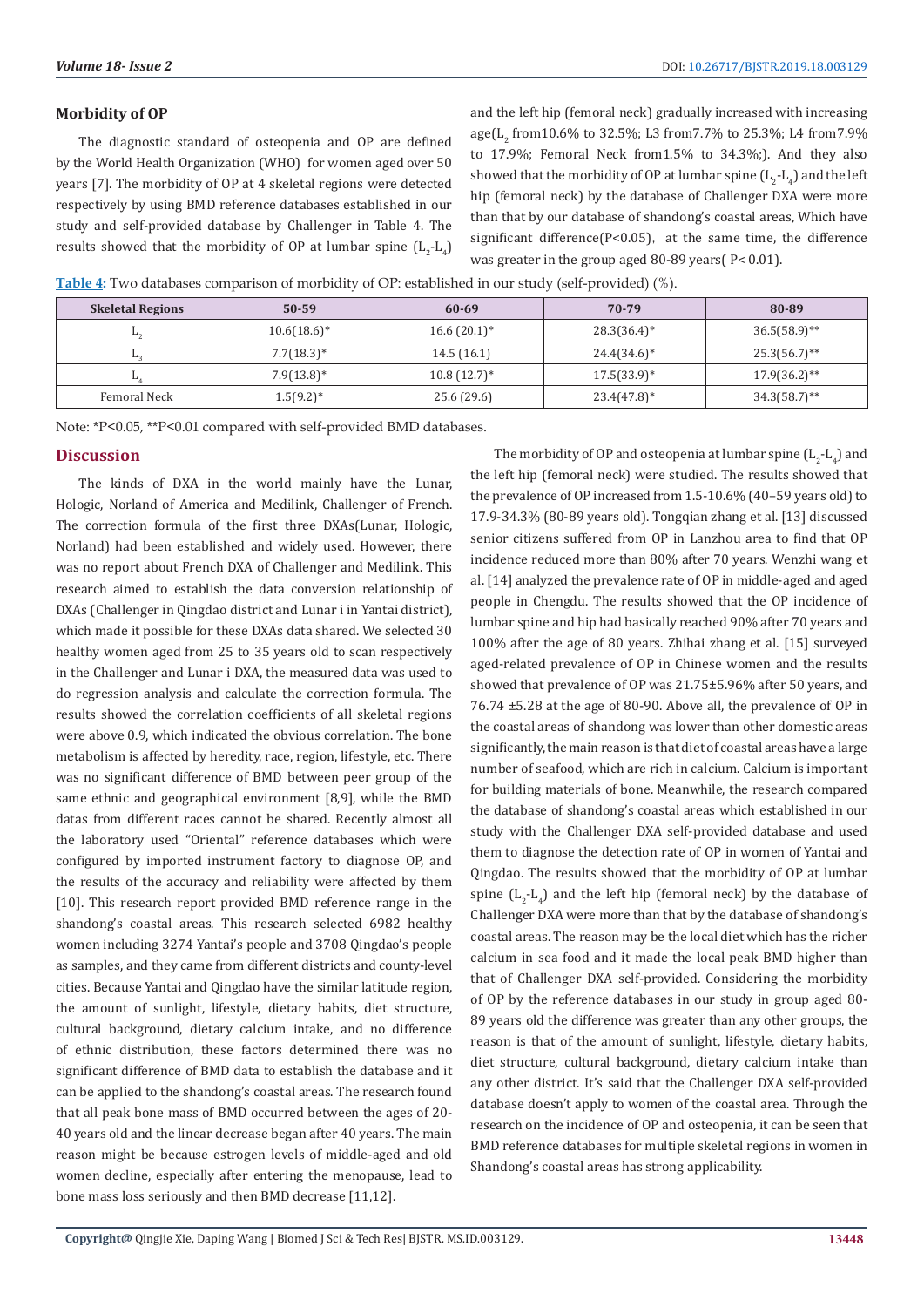# **Materials and Methods**

#### **Subjects**

All subjects were ruled out conditions or medications known to affect bone metabolism (such as chronic renal failure, hyperthyroidism and hyperparathyroidism, diabetes, various cancers, oophorectomy, those received diuretics, glucocorticoid and Calcium medicinal preparation). It excluded special occupation persons (such as athletes, the basement staff, etc.) and those staying in bed for three months. Thirty healthy women at 25-35 years old were selected and had their BMD measured respectively by two kinds of DXAs (Challenger, France and Lunar i, USA) at skeletal regions of lumbar spine ( $L_{2'}$ ,  $L_{3}$  and  $L_{4}$ ), left hip ( femoral neck). All subjects signed the written informed consents. 3274 citizens aged from 20 to 84 years old who come from Yantai were screened to establish BMD databases by Lunar i DXAs at Yuhuangding Hospital of Yantai from 2010 to 2017. BMD databases of 3708 citizens who came from Qingdao scanned by Challenger DXA at Haici Hospital of Qingdao had been established [5].

#### **BMD Measurements**

When measuring BMD each subject was positioned supine, and the physiological lumbar lordosis was flattened by elevation of the knees. Measurements in one city were performed and analyzed by the same person. Calibration and quality control were performed on a daily basis according to manufacturer's recommendation.

World Health Organization criteria [16] was used to categorize the scans as follows: T-score below or equal −2.5 indicated OP; between −2.5 and −1, osteopenia; and equal or greater than −1, normal bone density. T-scores were derived using the manufacturer's local population reference database. The coefficient of variation for the precision of BMD measurements at all sites was less than 1%.

#### **Statistical Analysis**

All the data were analyzed with the SPSS 13.0. The results were expressed as Mean±SD. The comparison between two groups was conducted with the t test, a value of P<0.05 was accepted as significant statistically.

# **Data Availability Statement**

Te datasets generated during and/or analyzed during the current study are available from the corresponding author on reasonable request.

# **Ethical Approval and Informed Consent**

We confirm that all experimental protocols were approved by Qingdao Medical University (License number:17856321). The methods were carried out in accordance with the relevant guidelines and regulations; Informed consent was obtained from all participants and their legal guardians.

# **Competing Interests Statement**

The authors declare that they have no conflict of interest with the contents of this article.

# **Author Contributions**

Shulin Chen and Nailong Yang designed the study and revised the manuscript. Qiuling Wang, Weiwei Xiao, Guiqin Gu, Lili Xu, Dong Xing and Jinhuan Wang conducted most of the experiments. Qiuling Wang, Weiwei Xiao and Lili Xu wrote the paper. Qiuling Wang, Huafeng Li, Daping Wang and Lili Xu analyzed and interpreted the data. All authors reviewed and approved the manuscript.

# **Funding**

The study was funded by Medicine Science and Technology Development Plan of Shandong Province (2013ws0037).

#### **References**

- 1. [El Maghraoui A, Ouzzif Z, Mounach A, Ben Ghabrit A, Achemlal L, et](https://www.ncbi.nlm.nih.gov/pubmed/21723429) [al. \(2011\) The relationship between sex steroids, bone turnover and](https://www.ncbi.nlm.nih.gov/pubmed/21723429) [vertebral fracture prevalence in asymptomatic men. Bone 49\(4\): 853-](https://www.ncbi.nlm.nih.gov/pubmed/21723429) [857.](https://www.ncbi.nlm.nih.gov/pubmed/21723429)
- 2. Brand P, Khan A, Maduk C, Boyd S (2016) Are Fabry disease patients at risk of osteoporosis?.Mol Genet Metab 117(2): s30.
- 3. [Legroux Géro I, Vignau J, Herbomez M, Flipo RM, Cortet B \(2012\)](https://www.ncbi.nlm.nih.gov/pubmed/22349911)  [Predictive factors of change in BMD at 1 and 2 years in women with](https://www.ncbi.nlm.nih.gov/pubmed/22349911)  [anorexia nervosa: a study of 146 cases. Osteoporos Int 23\(12\): 2855-](https://www.ncbi.nlm.nih.gov/pubmed/22349911) [2861.](https://www.ncbi.nlm.nih.gov/pubmed/22349911)
- 4. [Genant HK, Grampp S, Gluer CC, Faulkner KG, Jergas M, et al. \(1994\)](https://www.ncbi.nlm.nih.gov/pubmed/7817795) [Universal standardization for dual X-ray absorptiometry: Patient and](https://www.ncbi.nlm.nih.gov/pubmed/7817795) [phantom cross-calibration results. J Bone Miner Res 9\(10\): 1503-1514.](https://www.ncbi.nlm.nih.gov/pubmed/7817795)
- 5. Zhu XY, Zhu HM, Zhang XM (2005) Comparison of accuracy and precision between two dual-energy X-ray absorptiometers. Chin J Osteoporosis 11(2): 189-194.
- 6. Yang NL, Yan SL, QN Wang J, Zhang LY (2006) Establishment of bone mineral density reference database of multiple skeletal regions in adult women in Qingdao area and its prediction for fracture risk. Chinese journal of endocrinology and metabolism 22(3): 209-212.
- 7. [Kanis JA \(1994\) Assessment of fracture risk and its application to](https://www.ncbi.nlm.nih.gov/pubmed/7696835) [screening for postmenopausal osteoporosis: Synopsis of a WHO report.](https://www.ncbi.nlm.nih.gov/pubmed/7696835) [Osteoporosis int 4\(6\): 368-381.](https://www.ncbi.nlm.nih.gov/pubmed/7696835)
- 8. [Maraka S, Kennel KA \(2015\) Bisphosphonates for the prevention and](https://www.ncbi.nlm.nih.gov/pubmed/26333528) [treatment of osteoporosis. BMJ 3: 27-31.](https://www.ncbi.nlm.nih.gov/pubmed/26333528)
- 9. [Papaefthymiou MA, Bakoula C, Sarra A, Papassotiriou I, Chrousos GP,](https://www.ncbi.nlm.nih.gov/pubmed/24756049) [et al. \(2014\) Influence of hormonal parameters, bone mineral density](https://www.ncbi.nlm.nih.gov/pubmed/24756049) [and bone turnover on fracture risk in healthy male adolescents: a case](https://www.ncbi.nlm.nih.gov/pubmed/24756049) [control study. J Pediatr Endocr Met 27\(7-8\): 685-692.](https://www.ncbi.nlm.nih.gov/pubmed/24756049)
- 10. [Cortet B, Modi A, Tang J, Fan CP, Sajjan S, et al. \(2016\) Association](https://www.ncbi.nlm.nih.gov/pmc/articles/PMC4852421/) [between gastrointestinal events and osteoporosis treatment initiation in](https://www.ncbi.nlm.nih.gov/pmc/articles/PMC4852421/) [women diagnosed with osteoporosis in France: a retrospective analysis.](https://www.ncbi.nlm.nih.gov/pmc/articles/PMC4852421/) [BMC Musculoskelet Disord 17:195.](https://www.ncbi.nlm.nih.gov/pmc/articles/PMC4852421/)
- 11. [Arazi H, Ehsan E, Tahmineh S, Roya M \(2016\) The Relationship of](https://www.ncbi.nlm.nih.gov/pubmed/26922458) [Physical Activity and Anthropometric and Physiological Characteristics](https://www.ncbi.nlm.nih.gov/pubmed/26922458) [to Bone Mineral Density in Postmenopausal Women. J Clin Densitom](https://www.ncbi.nlm.nih.gov/pubmed/26922458) [19\(3\): 382-388.](https://www.ncbi.nlm.nih.gov/pubmed/26922458)
- 12. [Jabbar S, Drury J, Fordham JN, Datta HK, Francis RM, et al. \(2011\)](https://www.ncbi.nlm.nih.gov/pubmed/21307155) [Osteoprotegerin, RANKL and bone turnover in postmenopausal](https://www.ncbi.nlm.nih.gov/pubmed/21307155) [osteoporosis. Journal of Clinical Pathology 64\(4\): 354-357.](https://www.ncbi.nlm.nih.gov/pubmed/21307155)